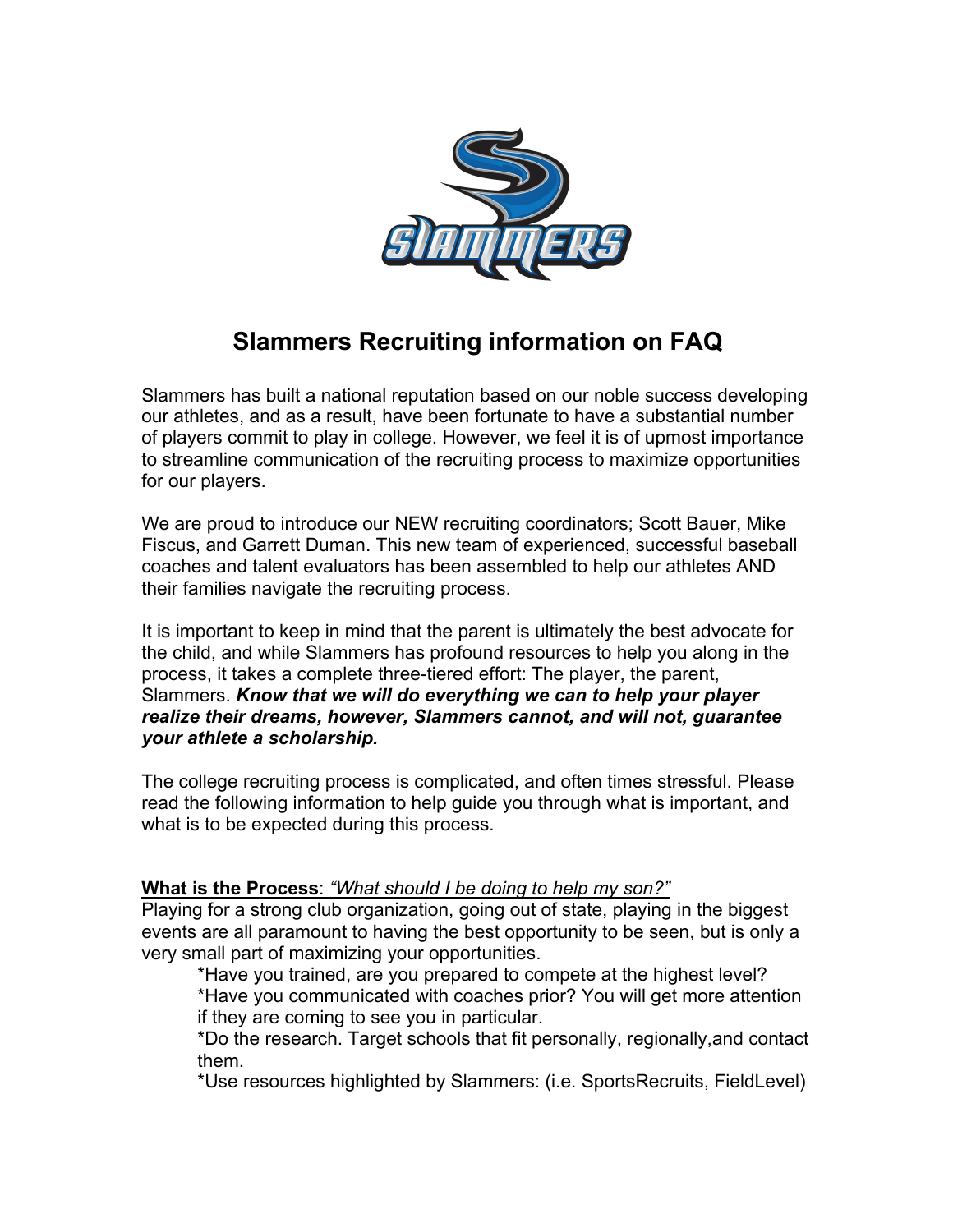## **The Recruiting** *"Syllabus": What is important?*

**1. Be Realistic:** Everyone wants to play D1 baseball. Unfortunately not everyone gets to (only 1% of high school players play D1 baseball) so please, when making your list, be realistic and have multiple options.

- Do your homework:
	- o Regional, academic, ability match
	- o Where do they recruit players from?
	- o Who are the coaches there?
- Have 5 Dream Schools, 5-10 Realistic Schools, 5 Fall-Back Schools
- Contact these coaches directly, e-mail is best
- Include video of yourself
	- o Should be 1-3 minutes
	- o Show your strengths, mechanics, athleticism
	- o Shaky cam through the backstop isn't the best
	- o Slammers does professional video for a reasonable price
- Include your schedule
- Include a quick statement on why they should recruit you
- Be precise, brief: They don't have a lot of time to read your e-mail, less is more. Stand out.

## **2. Academics:** *"Can he get in to our school?"*

Coaches won't waste their time if they don't think you'll get into their school. This is typically one of the first questions a college coach will ask after they have identified you as a prospect. Here's what they want to know:

- GPA
	- $\circ$  Higher GPA = More opportunities
	- o Additional academic scholarship
	- o No FULL-RIDES in college baseball.
	- o D1 and D3 players need to maintain a 3.5-3.75 or higher.
- ACT/SAT scores
	- o Test scores go hand-in-hand with GPA
	- o Research school's minimum requirements for entrance.
	- o Most players take these Junior year; prep earlier.
	- o Most D1 and D3 have a minimum ACT score of 27 or higher
	- o SAT 1300 or higher
- What kind of classes do you take?
	- o Remember, there are only 11.7 scholarships per season, they're not going to waste money on someone they fear won't be eligible.
	- o Can you handle a college curriculum.
	- o Do you show strong time-management skills?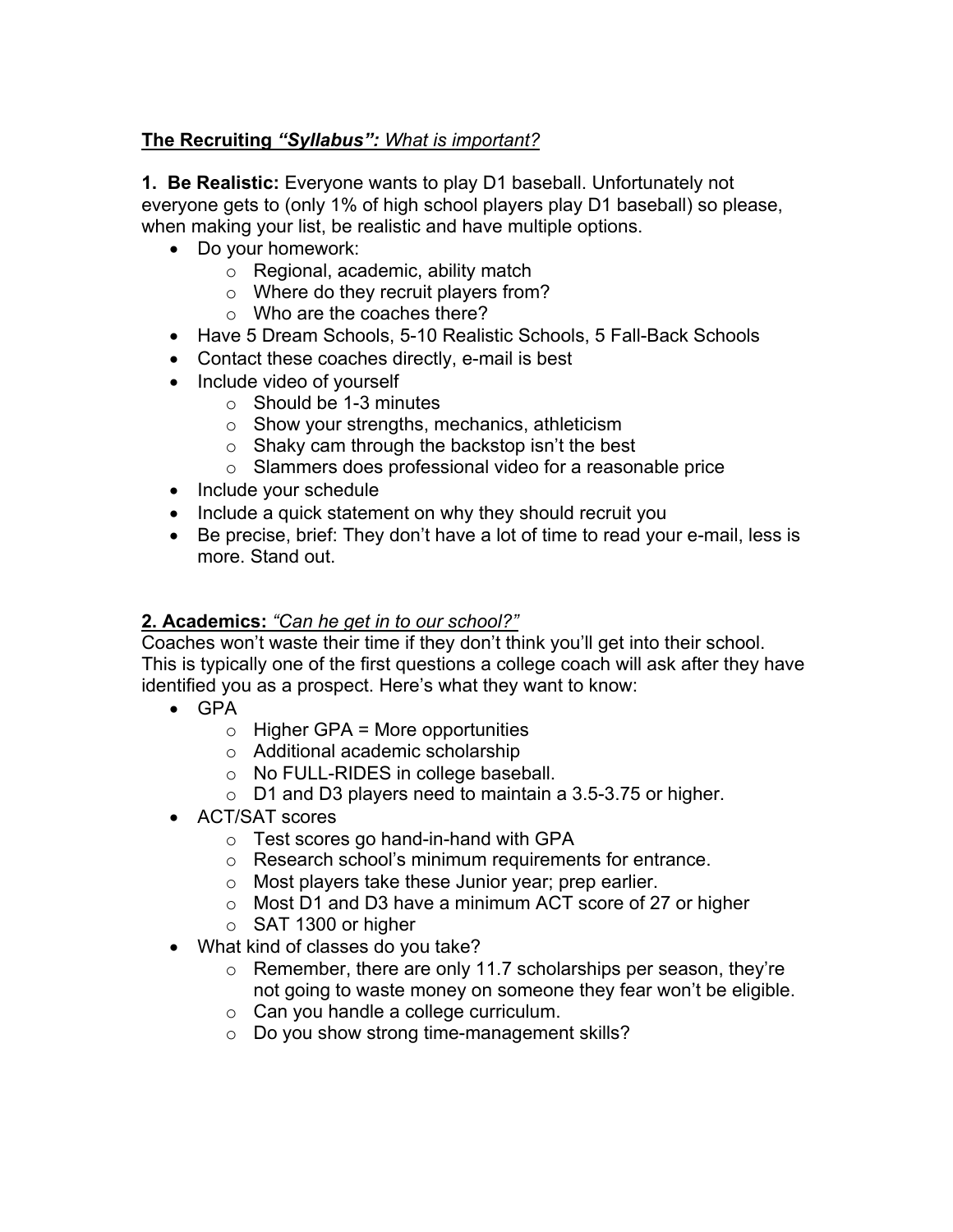- **3. Once you make contact:** *"The coach responded, now what?"*
	- Respond right away after receiving an e-mail, text, or call.
	- Be humble, be respectful, show appreciation for their time.
		- o EXAMPLE: "Coach (last name) I am flattered to hear from you, thank you very much!! I am obviously interested in learning more about the school, the program, and the coaching staff. I look forward to future communication with you and finding the best possible college that allows me to blossom as a student/athlete."

**4. Visit the Schools:** This can be expensive, but important. Not everyone gets an official visit. You want to make sure the campus and town is a good fit for you. You may also want to meet with coaches.

If expense is a concern:

- Be selective: Don't visit every school that send you an e-mail
- Wait for confirmation that there is mutual interest before visiting
- Do research of the area and campus before you visit
- Try to coordinate a meeting with coaches

**5. Go to School Baseball Camps:** If you are interested in a school and have had contact with the coaches then going to one of their camps is a great way to interact with the coaches but more importantly it is a great way for the coaches at the school to see the player in a different setting from a tournament game or a showcase.

- Limit camps to your "dream school" or have had direct contact with the coach
- Some camps/showcases used as fundraisers where invites go out on an e-mail list
- Do not expect an offer, rather, for the coach to follow your development from there
- Compare yourself to other campers: they want the same scholarship you do. How do you match up physically? Ability? Performance?

**6. Recruiting sites:** Slammers believes in the use of recruiting sites, we currently use two sites. Field Level and SportsRecruits. While these are incredible tools provided by Slammers, we will not manage your account for you. Parents and players need to be active in keeping your profile up to date and communicating affectively.

**SportsRecruits:** Adds a whole new level of communication between player, college coach and club coach. Players have the ability to communicate directly with any college in the country while then allowing the club coach to check and balance the player's communication. Our club